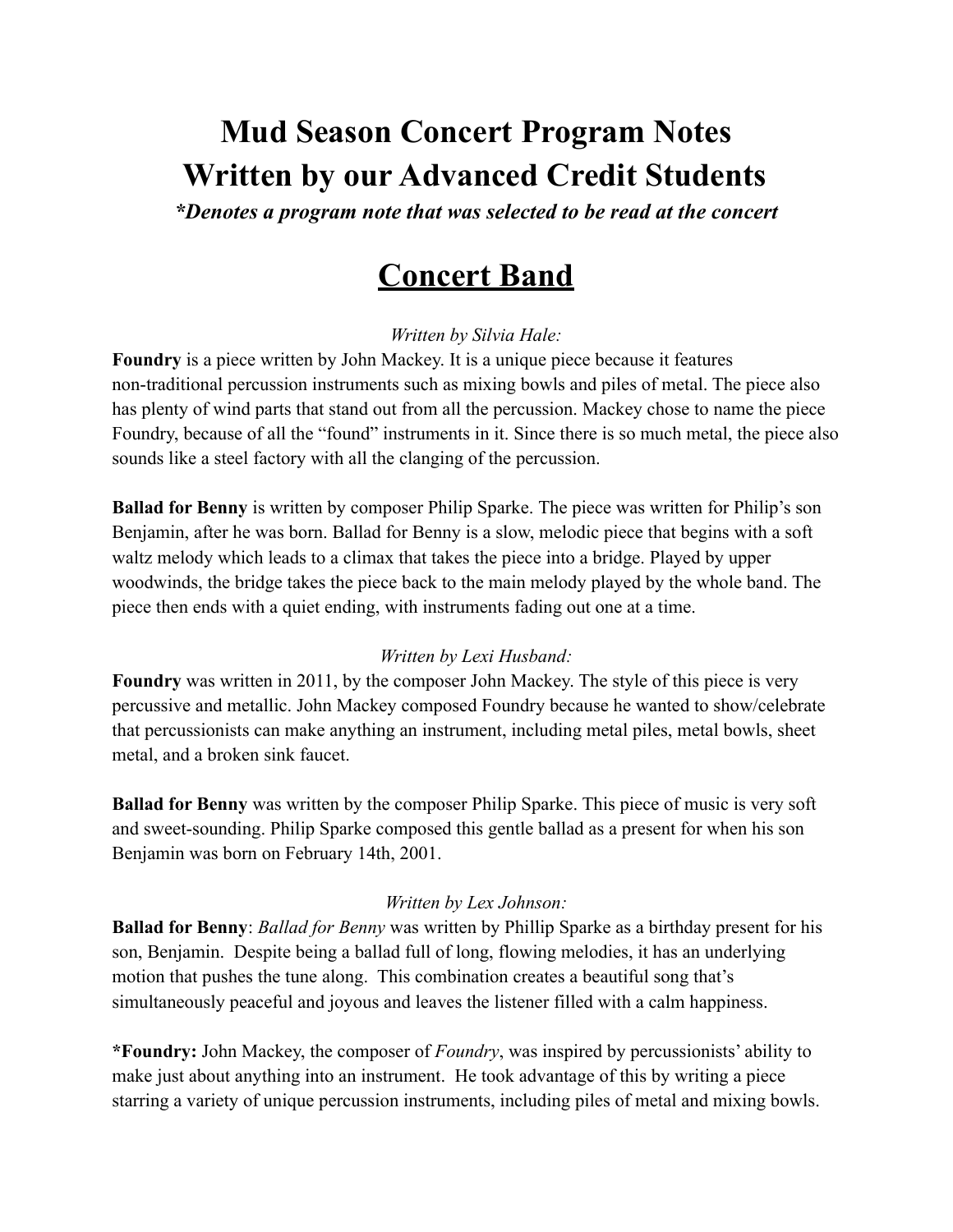The wind instruments accent the percussion and tie the piece together, painting a picture of blacksmiths forging metal in a foundry. Fun fact: this piece requires more percussionists than we had in our band, so we recruited a few choir members to play the extra parts.

### *Written by Sebastian Lorenz:*

**Foundry**, composed by John Mackey in 2011 is a jam packed piece. This piece has a very strong way of conveying the sounds of a foundry within the music. A foundry is a factory or workshop that casts metal. The strong rhythms of the low brass and reeds as well as the horns join with the percussion to create a powerful industrial roar. The percussion has the very unique opportunity to use metal bowls and pieces of metal along with the traditional instruments of the section.

**Ballad For Benny**, written by Phillip Sparke is a very melodic and heart warming waltz. This piece was written as a birthday present for his second son, Benjamin. This piece starts with a very calming interlude from the flutes and works its way to the main melody brought to life by the clarinets and alto saxophones. This Ballad is full of crescendos and decrescendos as if the piece was breathing and flowing. Ballad For Benny calmly ends with a gentle fade by the whole band.

#### *Written by Ceci Wendling:*

**\*Ballad For Benny:** This lyrical piece was composed by Philip Starke in dedication to his son shortly after his birth. His love for his son is made apparent through the beautiful, flowing, melody that travels throughout the piece. Ballad for Benny is a beautiful piece, but more than that it is a catharsis for both the composer and for the players. Starke translates emotion into music so beautifully which is truly apparent in this piece.

**Foundry:** Foundry is essentially the antithesis of Ballad for Benny. It is highly energetic and intensely quick paced. The composer, John Mackey, used his incredibly inventive mind to create percussion parts in the piece that rely on non-percussion items as instruments. He is widely regarded as one of the most creative modern day composers in his frequent deviation from traditional musical practices. This piece was written as a celebration of percussion, which comes through beautifully while being supplemented by interesting and highly variable wind instrument parts.

# **Concert Choir**

## *Written by Bethany Davis*

**\*Famine Song**: In the 1980s, the African country of Sudan experienced a terrible famine. Basket weavers used baskets for survival during such a depressing time. Four American women who called themselves VIDA wrote this song, inspired by the stories of these basket weavers.